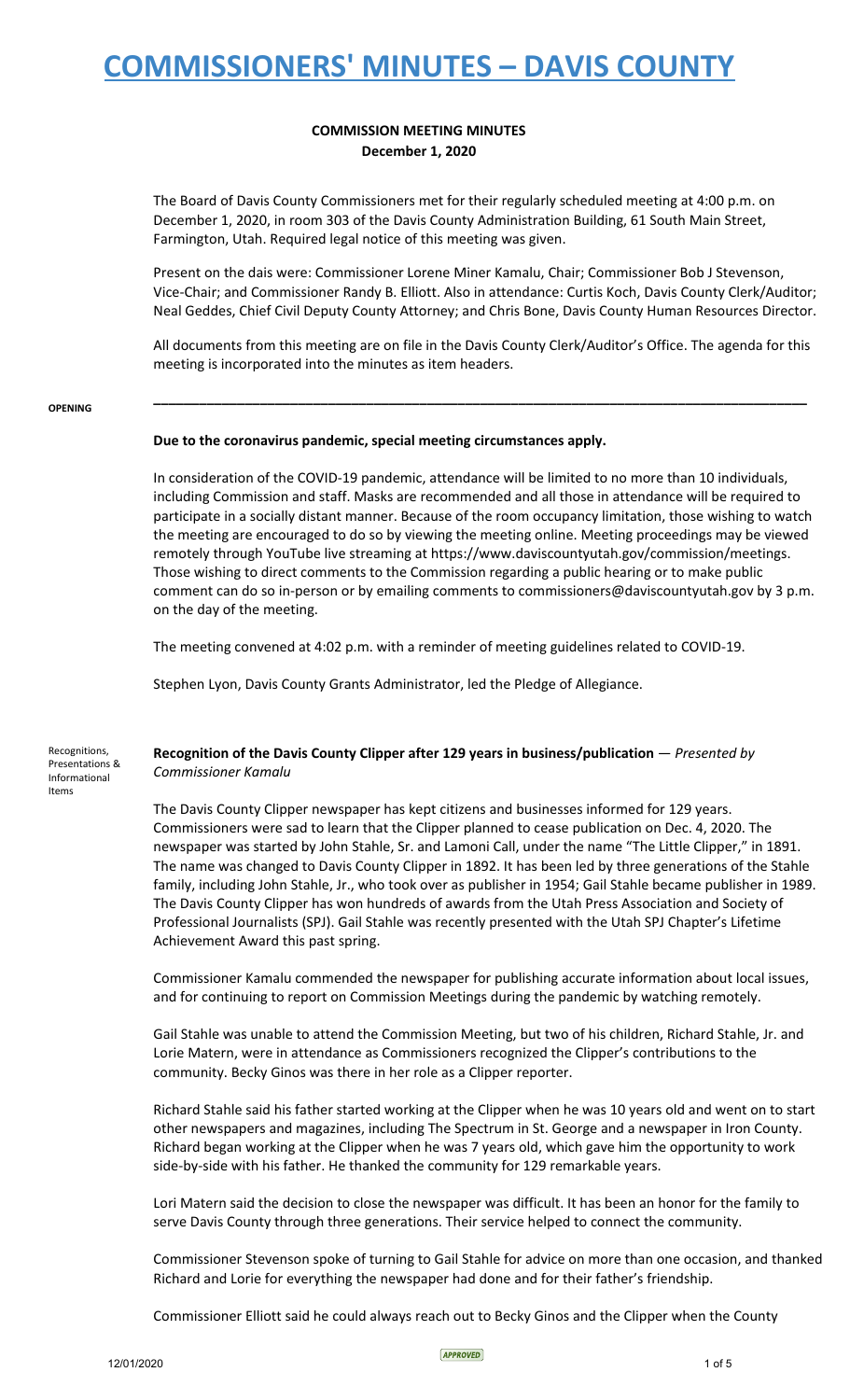needed to communicate with the community about issues. He recognized that newspapers are struggling throughout the country. He expressed appreciation for the Clipper being in the community for this long.

Commissioners presented the Clipper representatives with books about Davis County and Davis County commemorative medallions.

#### **PUBLIC COMMENTS**

Members of the public were invited to make comments to the Commission.

**Rhonda Perkes,** representing U.S. Congressman Chris Stewart's office, referred to the U.S. Forest Service area above the Bountiful "B." It [Davis County's intent to renegotiate its law enforcement contract with the Forest Service] was brought up during a recent Utah Association of Counties (UAC) meeting. Ms. Perkes had a long conversation with Celeste Maloy, general counsel and "lands guru" in Congressman Stewart's D.C. office. Ms. Maloy feels it would be best to start with a meeting outlining what a new memo of understanding might look like, as there may be some success if all the parties involved are in the MOU as bringing something to the table. If necessary, the Congressman is willing to apply some pressure.

**\_\_\_\_\_\_\_\_\_\_\_\_\_\_\_\_\_\_\_\_\_\_\_\_\_\_\_\_\_\_\_\_\_\_\_\_\_\_\_\_\_\_\_\_\_\_\_\_\_\_\_\_\_\_\_\_\_\_\_\_\_\_\_\_\_\_\_\_\_\_\_\_\_\_\_\_\_\_\_\_\_\_\_\_\_\_\_\_**

Ms. Perkes said she will be at Saturday's unofficial groundbreaking for a War Dog memorial in Layton. She also said she was happy to see the Clipper recognized for their work.

**\_\_\_\_\_\_\_\_\_\_\_\_\_\_\_\_\_\_\_\_\_\_\_\_\_\_\_\_\_\_\_\_\_\_\_\_\_\_\_\_\_\_\_\_\_\_\_\_\_\_\_\_\_\_\_\_\_\_\_\_\_\_\_\_\_\_\_\_\_\_\_\_\_\_\_\_\_\_\_\_\_\_\_\_\_\_\_\_**

#### **PUBLIC HEARINGS**

Davis County CDBG 2021-2025 Five-Year Consolidated Plan & Amendment to the Program

**Davis County Community Development Block Grant (CDBG) 2021-2025 Five-Year Consolidated Plan & Amendment to the Program** — *Presented by Stephen Lyon, Davis County Grants Administrator*

Two public hearings are required as part of the process for adopting the 2021-2025 Five-Year Consolidated Plan for the Community Development Block Grant (CDBG) program for funding from the U.S. Department of Housing and Urban Development (HUD). HUD has offered guidance about public hearings and meetings, due to COVID-19, resulting in an online survey to gather public participation and comment. At this point, Davis County has garnered 402 surveys about how the CDBG should be spent. The second public hearing will be held in the spring to present the survey results and potential spending for the Five-Year Consolidated Plan.

Commissioner Elliott moved to recess to a Public Hearing. Commissioner Stevenson seconded the motion. All voted aye.

Commissioner Kamalu invited comment about the Davis County Community Development Block Grant (CDBG) 2021-2025 Five-Year Consolidated Plan & Amendment to the Program. No comments were made.

Commissioner Elliott moved to close the Public Hearing. Commissioner Stevenson seconded the motion. All voted aye.

Amendment to the Davis County CDBG Plan Year 2020-2021 Annual Action Plan

**Amendment to the Davis County Community Development Block Grant (CDBG) Plan Year 2020-2021 Annual Action Plan** — *Presented by Stephen Lyon, Davis County Grants Administrator*

Amending the Davis County Community Development Block Grant Plan 2020-2021 Annual Action Plan was necessitated by a letter received on Sept. 11, 2020, notifying the County of a further \$460,393 it is eligible for through the Coronavirus Aid, Relief, and Economic Security (CARES) Act CDBG-CV(3). It brings the total amount that the County has available to respond to COVID-19 to \$1,006,325. As of this date, the County has budgeted and/or spent out \$798,632 (spent about \$200,000 and budgeted forward in the new Annual Action Plan another \$500,000) of this new CDBG-CV(3). The County needs to spend the funds by September of 2023. About one-quarter of a million dollars of that funding has been reserved for future unanticipated needs in the next 18 months, and that is reflected in the Annual Action Plan.

On October 22, the County received another letter from HUD giving notification of a budget change. The amendment reduced the County's annual CDBG regular funding to \$927,892. That's a decrease of about \$132 from the annual amount received last year.

The two notices required the County to correct amounts in the budget and in the SF-242 form that was approved by the Commission and forwarded to HUD. The amendments put the Davis County total from HUD, for this year, at \$1,934,217 for CDBG and CDBG-CV. There are currently 11 regular CDBG projects

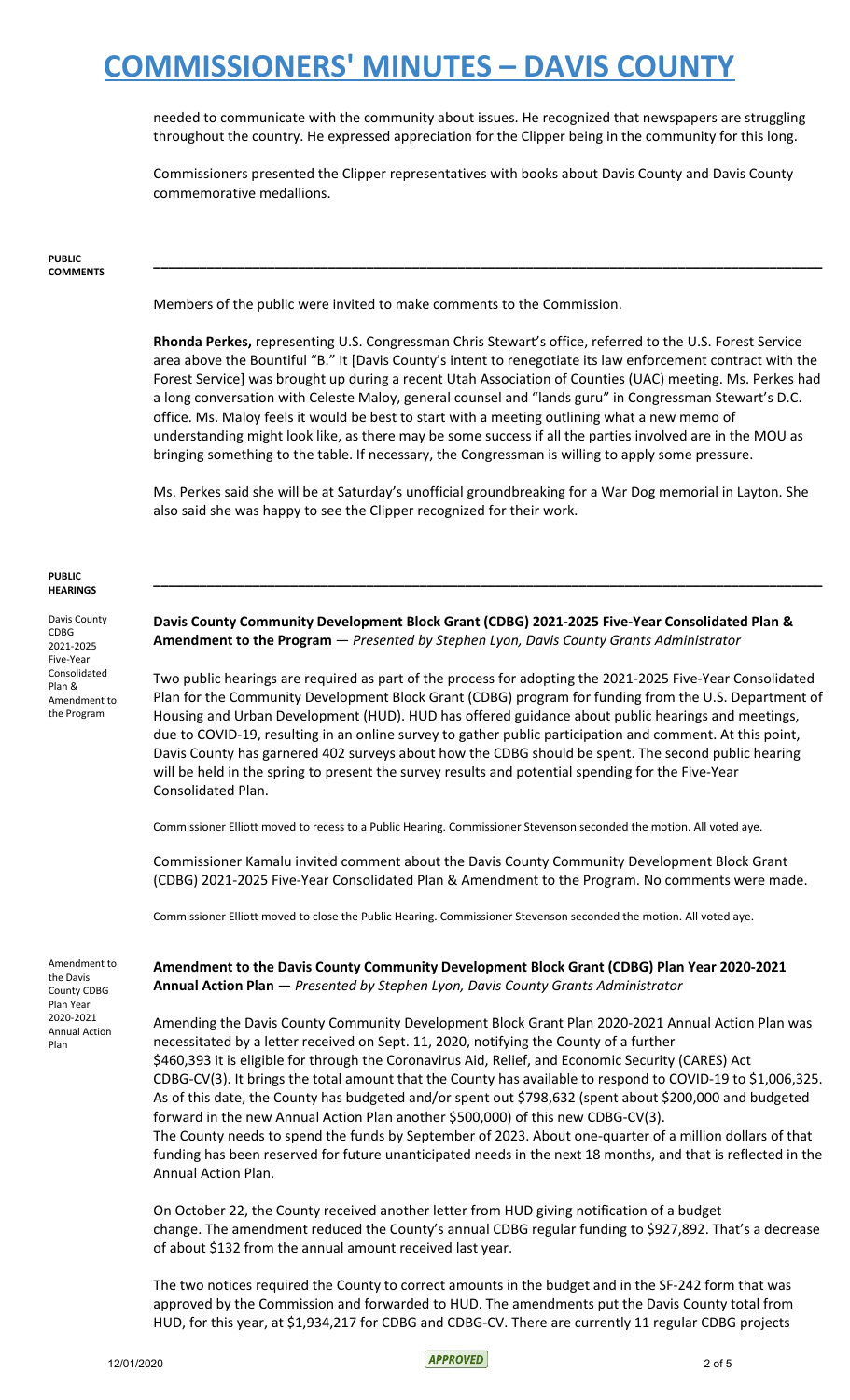underway in the County, and 13 CDBG-CV assistance projects. Most of them are public service projects. There is one potential regular hard cost project with Open Doors. It was noted that one letter of comment from Open Doors had been received in relation to the Public Hearing; it will be given to Commissioners and added to the public record. *See Attachment A.*

Commissioner Elliott moved to recess to a Public Hearing. Commissioner Stevenson seconded the motion. All voted aye.

Commissioner Kamalu invited comment about the Amendment to the Davis County Community Development Block Grant (CDBG-CV), which is CARES Act funding that impacts the Plan Year 2020-2021 Annual Action Plan. No comments were made.

Commissioner Elliott moved to close the Public Hearing. Commissioner Stevenson seconded the motion. All voted aye.

#### **Employee Service Awards**

### **December Employee Service Awards** — *Presented by Presented by Commissioner Kamalu*

Commissioner Kamalu announced awards for December's Employee Service milestones. The following employees were recognized and will receive gift cards:

**\_\_\_\_\_\_\_\_\_\_\_\_\_\_\_\_\_\_\_\_\_\_\_\_\_\_\_\_\_\_\_\_\_\_\_\_\_\_\_\_\_\_\_\_\_\_\_\_\_\_\_\_\_\_\_\_\_\_\_\_\_\_\_\_\_\_\_\_\_\_\_\_\_\_\_\_\_\_\_\_\_\_\_\_\_\_\_\_**

**Five Years Fifteen Years** Robert Hall, Information Systems Michelle Hoskins, Corrections Jon Ludwig, Library

**Twenty Years Ten Years Hollie Holley, Human Resources** Hillary Schmutz, Library Steven Burke, Sheriff's Office G Creed Curtis, Sheriff's Office

### **BUSINESS/ ACTION**

Resolution #2020-173-B adopting the Amended Davis County CDBG Annual Action Plan for Program Year 2020-2021 Funding

**Resolution #2020-173-B adopting the Amended Davis County Community Development Block Grant (CDBG) Annual Action Plan for Program Year 2020-2021 Community Development Block Grant Funding** — *Presented by Commissioner Kamalu*

**\_\_\_\_\_\_\_\_\_\_\_\_\_\_\_\_\_\_\_\_\_\_\_\_\_\_\_\_\_\_\_\_\_\_\_\_\_\_\_\_\_\_\_\_\_\_\_\_\_\_\_\_\_\_\_\_\_\_\_\_\_\_\_\_\_\_\_\_\_\_\_\_\_\_\_\_\_\_\_\_\_\_\_\_\_\_\_\_**

A resolution was introduced to adopt the Amended Davis County Community Development Block Grant (CDBG) for the Annual Action Plan for Program Year 2020-2021 Community Development Block Grant Funding. The contract period is 07/01/2020 to 06/30/2021. The receivable amount is CDBG \$927,982.00; CDBG-CV (CARES Act) \$1,006,325.00.

Memos of Understanding #2020-655 to #2020-657 for permanent placement of a ballot drop box at the Davis County Library Branches located in the following cities: Kaysville City ; Syracuse City ; and Centerville City

**Memos of Understanding #2020-655 to #2020-657 for permanent placement of a ballot drop box at the Davis County Library Branches located in the following cities: Kaysville City ; Syracuse City ; and Centerville City** — *Presented by Commissioner Kamalu*

Memos of Understanding between Davis County and other jurisdictions were presented. The MOUS are for the permanent placement of ballot drop boxes at Davis County Library Branches in those cities.

Memo of Understanding #2020-655, Kaysville City

Memo of Understanding #2020-656, Syracuse City

Memo of Understanding #2020-657, Centerville City

The drop boxes at Library Branches in Kaysville, Syracuse, and Centerville cities were already installed and in use for the recent election, and they worked great. There are no time periods or dollar amounts associated with these Memos of Understanding.

Agreement #2020-658 with Carver Florek & James, CPA's, LLC for professional

**Agreement #2020-658 with Carver Florek & James, CPA's, LLC for professional external auditing services** — *Presented by Commissioner Kamalu and Clerk/Auditor Curtis Koch*

Commissioner Kamalu thanked Clerk/Auditor Curtis Koch for helping to get an internal auditing committee going. She then invited him to introduce an agreement with Carver Florek & James, CPAs, LLC for

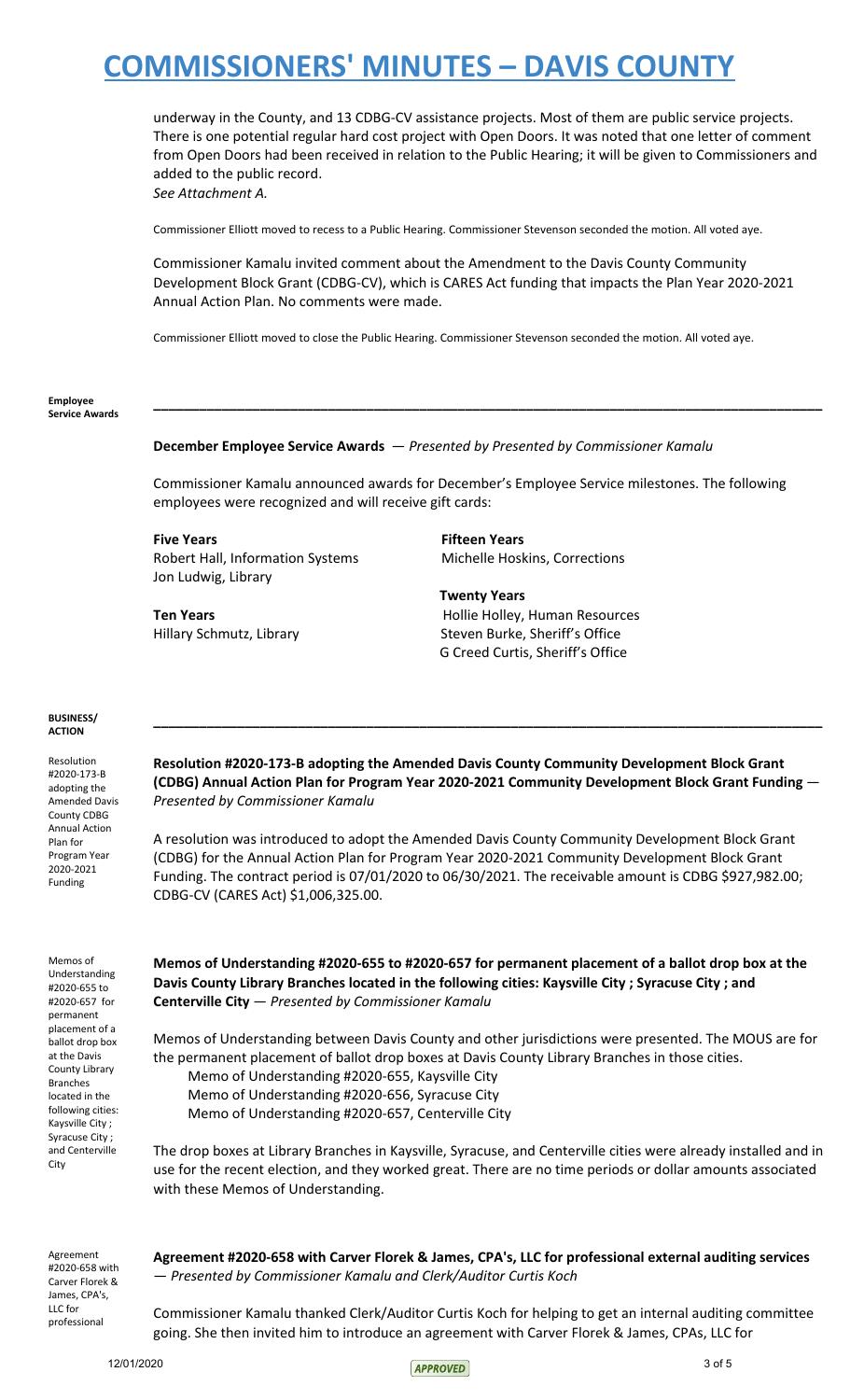external auditing services

professional external auditing services.

The Clerk/Auditor explained that the County goes out to bid for external auditing services every five years and does a five-year contract. Historically, it has been done through the Clerk-Auditor's Office, but that practice is changing with the implementation of an audit committee so the external auditor reports to the Commission. He encouraged Commissioners to have an entrance conference in January or February, and later an exit interview. The Clerk/Auditor's Office is happy to attend and assist with the meetings, as appropriate, and will assist the external auditor by providing information needed. [The contract period is 12/01/2020 to 12/31/2025. The payable amount ranges from \$28,700 in 2020 to \$29,400 in 2025.]

Agreement #2020-659 with Beehive State to provide for direct purchase of needed in-home services for clients

Summary List #2020-660 of agreements (2) as of November 20, 2020, for

space rentals

**Agreement #2020-659 with Beehive State to provide for direct purchase of needed in-home services for clients** — *Presented by Commissioner Kamalu*

An agreement with Beehive State Payee was presented on behalf of Davis County Senior Services. The purpose of the agreement is to provide for direct purchase of needed in-home services for clients of Davis County. The contract period is 12/01/2020 to 06/30/2021. The payable amount varies with the services provided.

**Summary List #2020-660 of agreements (2) as of November 20, 2020, for space rentals** — *Presented by Commissioner Kamalu*

A Summary List of low-dollar, low-risk contracts was presented. The contracts are for space rentals at the Legacy Events Center up to Nov. 20, 2020. The contract period is 11/6/2020 to 11/20/2020. The total receivable amount is \$800.80.

Prior to voting on the Business and Action items, Commissioner Stevenson recognized the quality and ability of Stephen Lyon, and said the County is fortunate to have him on staff to handle CDBG/CARES Act funds.

> Motion to Approve Business and Action Items: Com. Stevenson Seconded: Com. Elliott All voted Aye

Commissioner Elliott moved to recess to the Board of Equalization. Commissioner Stevenson seconded the motion. All voted Aye.

**\_\_\_\_\_\_\_\_\_\_\_\_\_\_\_\_\_\_\_\_\_\_\_\_\_\_\_\_\_\_\_\_\_\_\_\_\_\_\_\_\_\_\_\_\_\_\_\_\_\_\_\_\_\_\_\_\_\_\_\_\_\_\_\_\_\_\_\_\_\_\_\_\_\_\_\_\_\_\_\_\_\_\_\_\_\_\_\_**

**BOARD OF EQUALIZATION**

Property Tax Register

Property Tax Register matters were presented by Curtis Koch, Davis County Clerk/Auditor, as follows:

### **Auditor's Adjustments**

Appeals

- A report with various recommended approvals
- A report with various Hearing Findings
- Abatements

• A report with various Late Abatement Application Requests totaling \$10,995.75 Corrections

- Six 2019 Veteran Exemption Tax Abatements
- One exempt entity purchasing a property, so the amount needs to be adjusted \$338.22 **Assessor's Adjustments**
- An Assessor-initiated Correction report with various items totaling (\$6,257,142)

Motion to Approve: Com. Elliott Seconded: Com. Stevenson All voted Aye